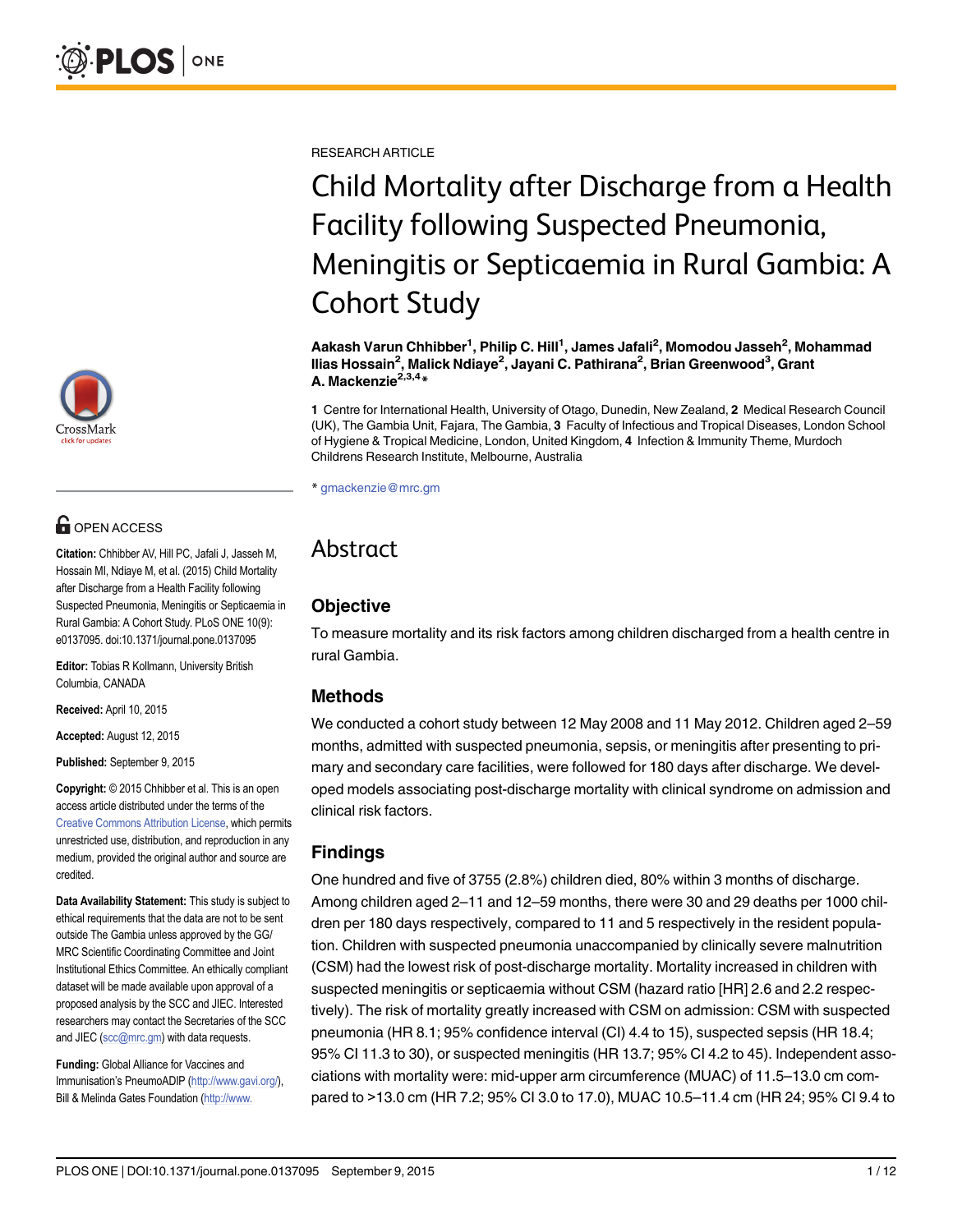<span id="page-1-0"></span>

[gatesfoundation.org/,](http://www.gatesfoundation.org/) MRC (UK) [\(http://www.mrc.ac.](http://www.mrc.ac.uk/) [uk/\)](http://www.mrc.ac.uk/), and the University of Otago [\(http://www.otago.](http://www.otago.ac.nz/) [ac.nz/](http://www.otago.ac.nz/)) funded the work. The funding bodies did not influence the design or implementation of the study or the decision to publish, and the authors alone are responsible for the content of this paper.

Competing Interests: The authors have declared that no competing interests exist.

62), and MUAC <10.5 cm (HR 44; 95% CI 18 to 108), neck stiffness (HR 10.4; 95% CI 3.1 to 34.8), non-medical discharge (HR 4.7; 95% CI 2.0 to 10.9), dry season discharge (HR 2.0; 95% CI 1.2 to 3.3), while greater haemoglobin (HR 0.82; 0.73 to 0.91), axillary temperature (HR 0.71; 95% CI 0.58 to 0.87), and oxygen saturation (HR 0.96; 95% CI 0.93 to 0.99) were associated with reduced mortality.

#### Conclusion

Gambian children experience increased mortality after discharge from primary and secondary care. Interventions should target both moderately and severely malnourished children.

# **Background**

Millennium Development Goal 4, reduction in under-5 mortality by two-thirds by 2015, is unlikely to be met in many countries  $[1, 2]$  $[1, 2]$  $[1, 2]$  $[1, 2]$ . The highest rates of child mortality are in sub-Saharan Africa [[3](#page-10-0)]. Infectious diseases are responsible for nearly two-thirds of these deaths and under-nutrition is a contributing factor in at least a third  $[4]$  $[4]$  $[4]$ .

The WHO program for Integrated Management of Childhood Illness focuses on rational treatments for syndromic presentations at first-level health facilities and also provides advice on follow-up care [[5](#page-10-0)]. In sub-Saharan Africa, there is little focus on follow-up, because of under-resourced health systems with many competing priorities. Additional data on post-discharge mortality in settings of primary and secondary care could help decisions about the level of priority given to follow-up care.

Child mortality after discharge from hospital in high-income countries is confined to small high risk groups  $[6-8]$  $[6-8]$  $[6-8]$ . In low-income settings, children appear to be at increased risk of mortality following any illness  $[9-13]$  $[9-13]$  $[9-13]$  $[9-13]$  $[9-13]$ . Estimates of post-discharge mortality have varied between 1% and 18% often with a similar or greater magnitude than in-hospital mortality  $[13]$  $[13]$ . Mortality following specific illnesses varies, as do the results of risk factor analyses  $[9-12, 14, 15]$  $[9-12, 14, 15]$  $[9-12, 14, 15]$  $[9-12, 14, 15]$  $[9-12, 14, 15]$  $[9-12, 14, 15]$  $[9-12, 14, 15]$  $[9-12, 14, 15]$  $[9-12, 14, 15]$ . The most important factors associated with post-discharge mortality appear to be young age, malnutrition, previous hospitalisations, HIV infection, and pneumonia [\[13\]](#page-11-0). Most studies of postdischarge mortality in low-income settings have involved referral centres [\[9](#page-10-0), [10](#page-10-0), [12](#page-11-0), [14](#page-11-0), [15](#page-11-0)]. To obtain data more representative of the majority of admissions in sub-Saharan Africa we determined the risk factors for and rates of child mortality following discharge of children in a setting of primary and secondary care within a demographic surveillance system in rural West Africa.

# Methods

# **Setting**

We conducted a prospective cohort study of children discharged from Basse Health Centre in eastern Gambia. Plasmodium falciparum is endemic in the region with seasonal transmission during the brief wet season from June until October. The region is rural and the population engages primarily in subsistence farming. Basse is the major town in Upper River Region (URR). The health centre has 12 paediatric beds, providing primary and secondary care to referrals from five peripheral nurse-led clinics located on the south bank of the River Gambia. There are no private inpatient facilities in the area. The Basse Health and Demographic Surveillance System (BHDSS) comprises the geographic area of URR to the south of the river  $(S1 \text{ Fig}).$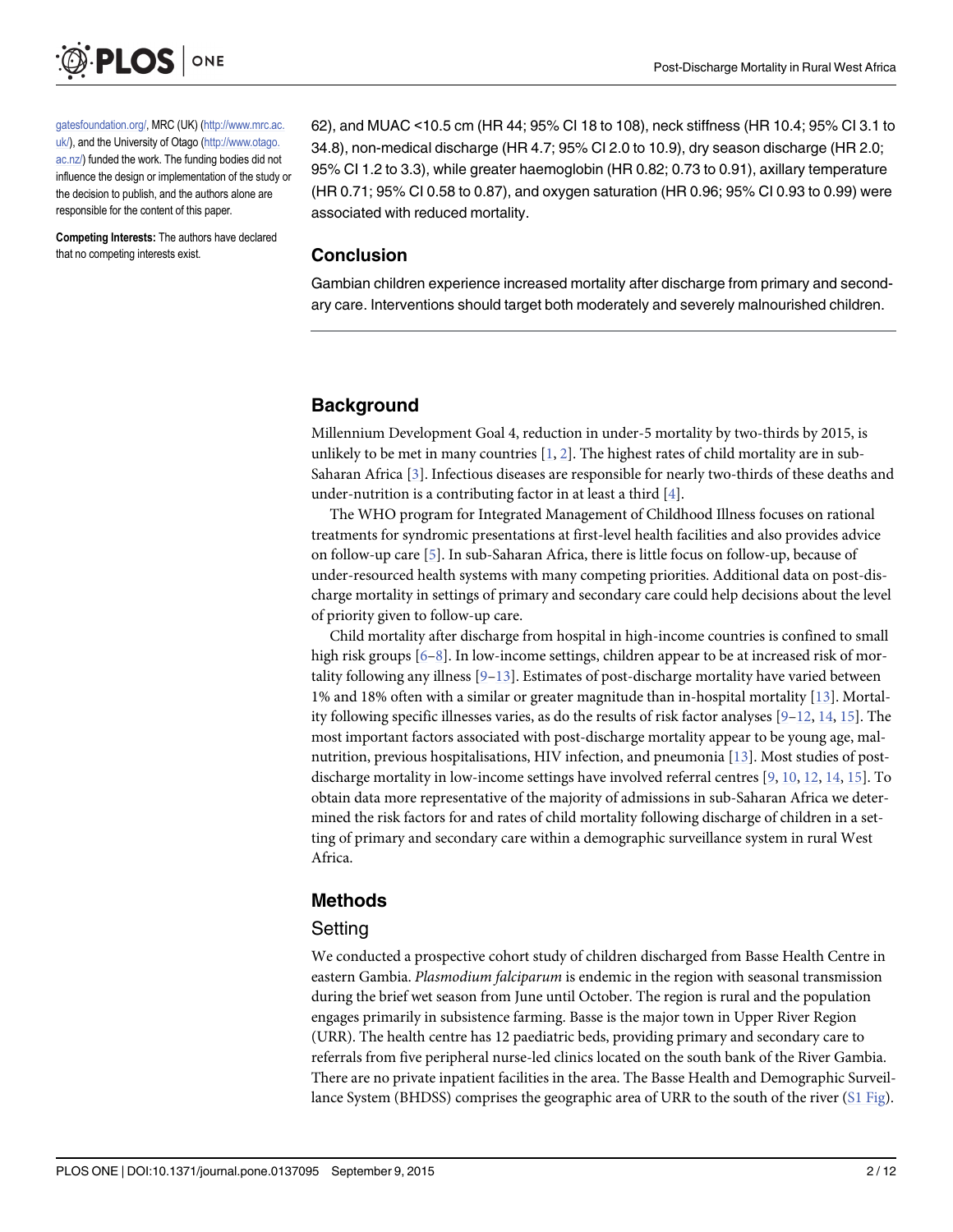<span id="page-2-0"></span>Demographic surveillance includes 4-monthly visits to all households during which births, deaths, and migrations are registered. Residency is defined as living in the BHDSS area for two consecutive visits or being born to a woman resident in the area. Loss of residency is defined as absence for two consecutive visits. In 2010, the population was estimated to be 160,634 with under-5 mortality of 81 per 1000 live births. Surveillance for cases of suspected pneumonia, sepsis, and meningitis in the area has been underway since 2008 and all cases are linked to a unique individual BHDSS identity number.

### **Participants**

Children were eligible for inclusion in the cohort if they were admitted to Basse Health Centre between 12 May 2008 and 30 April 2012, a BHDSS resident, 2–59 months of age, met criteria for suspected pneumonia, meningitis or septicaemia  $[16]$  $[16]$  $[16]$ , and were discharged alive. The proportion of all children admitted between 1 May 2011 and 30 April 2012 who met criteria for suspected pneumonia, meningitis or septicaemia was 77.9% (2224/2854). Children were ineligible if they were non-resident, discharged on the same date as admission or if they died on the day of discharge. If an individual was readmitted and discharged within the first 180 day postdischarge follow-up period, they contributed person-time for both admissions. Children contributed person-time to follow-up until one of the following occurred: exit from the BHDSS, attained 5 years of age, death, completed 180 day follow-up, or the study end (1 May 2012), which ever occurred first.

#### Procedures

All individuals who presented as outpatients or inpatients to the six health facilities in the BHDSS were assessed by surveillance nurses 24 hours a day, 7 days a week, to determine if sur-veillance criteria for review by a clinician were present [\(S1 Table](#page-9-0)). We used a wide set of surveillance criteria for referral so as to include all patients who might meet diagnostic criteria for suspected pneumonia, sepsis, or meningitis. The referred patients did not necessarily require a higher level of clinical care. Clinicians used standardised criteria to make a surveillance diagnosis of suspected pneumonia, sepsis, or meningitis ([S2 Table\)](#page-9-0). Standardised investigations were performed on the basis of the surveillance diagnosis ([S1 Panel\)](#page-9-0). Patients were treated as per government guidelines.

The following clinical information was collected: presence of cough, difficulty breathing, irritability, convulsion, vomiting or diarrhea (three or more abnormally loose stool in the previous 24 hours), antibiotics taken in the previous week, the number of days of illness, axillary temperature, pulse rate, peripheral arterial oxygen saturation (Nellcor N-65, Mansfield, MA, USA), respiratory rate counted for 60 seconds (Respiratory Rate Counter, UNICEF, Copenhagen, Denmark), grunting, lower chest wall indrawing, nasal flaring, auscultatory crackles, wheeze, or bronchial breathing, dullness on chest percussion, bulging fontanel, neck stiffness, prostration (inability to drink or breastfeed or sit if usually able), conscious state ('unresponsive', 'responds to pain', 'responds to voice', or 'alert'), and clinically severe malnutrition (CSM; visible wasting of the buttocks, skin or hair changes, or bilateral pedal edema). Haemoglobin concentration was measured systematically from January 2011 and at the clinician's discretion during 2008–2010, using a point-of-care device (HemoCue Hb 301, Angelholm, Sweden), weight was recorded using a digital scale (HD-314, TANITA, Arlington Heights, Illinois, USA), height using a ShorrBoard (Weigh and Measure, Olney, USA), and mid-upper arm circumference (MUAC) using a tri-coloured single-slotted tape (Weigh and Measure, Olney, USA). Weight-for-height z-scores were calculated using 2006 WHO growth standards. A nonmedical discharge was recorded if the patient left the health centre against medical advice. The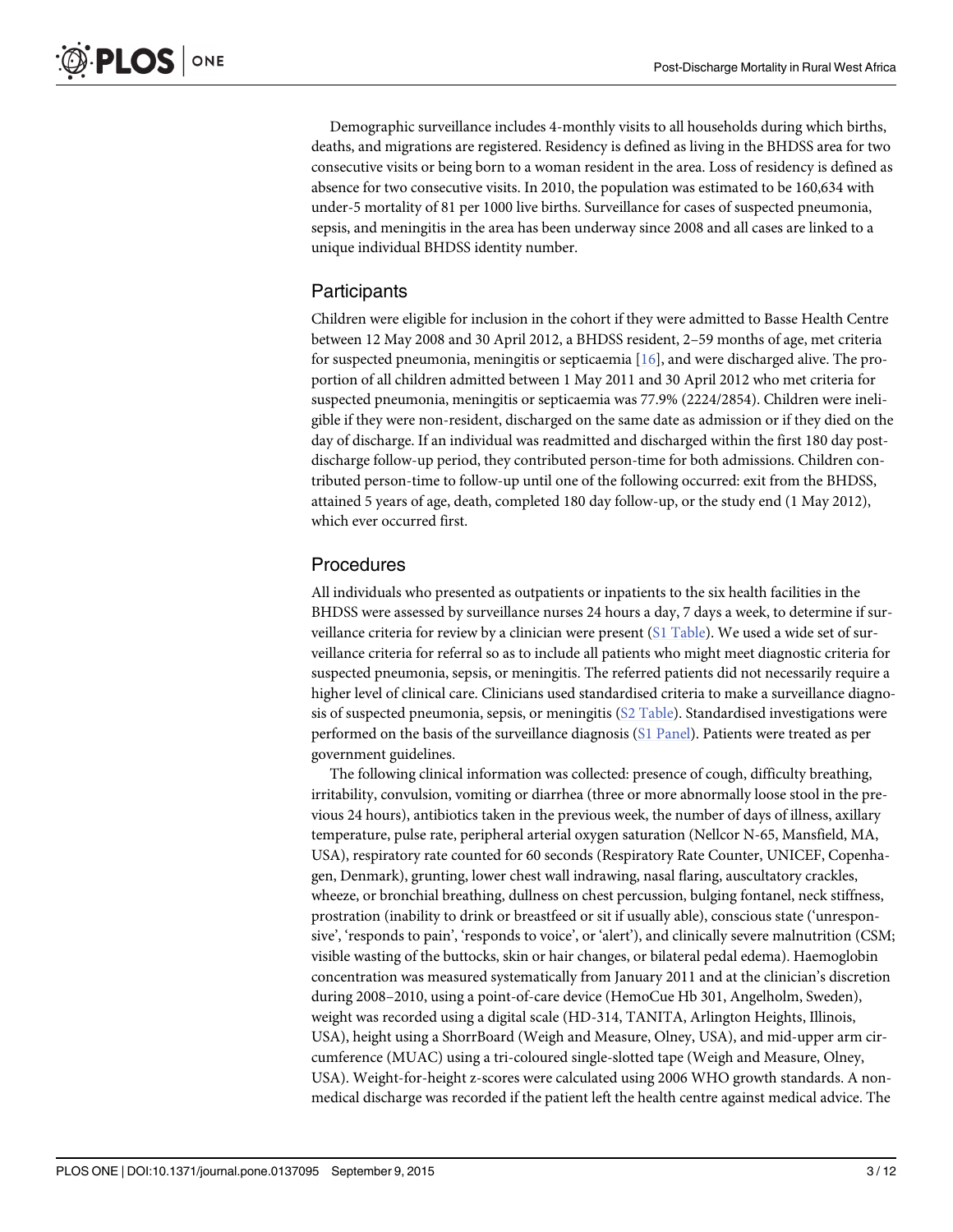<span id="page-3-0"></span>wet season was defined as 1 July to 30 November and dry season as 1 December to 30 June. Deaths were monitored at 4-monthly household visits and we used the BHDSS dates of death. Inconsistent dates and child identities were resolved at additional household visits.

#### Ethical considerations

The Gambia Government/MRC Joint Institutional Ethics Committee approved the project (SCC1087 and L2012.41). Surveillance nursing staff administered an informed and written consent process with the caregivers of each child enrolled in the study.

# Statistical analysis

Analysis was conducted using STATA version 12.0 (StataCorp. College Station, USA). Categorical variables were compared using Fishers exact or  $\chi^2$  tests. Variances of continuous variables were tested and the appropriate t-test was conducted to test differences between means. A survival analysis was used to model events within 180 days of discharge. Univariate Cox regression was used to identify associations with post-discharge mortality. Variables with  $p \leq 0.10$  on univariate analysis were entered into two multi-variable Cox regression models. A syndromebased model used the standardised surveillance diagnoses of suspected pneumonia, sepsis, or meningitis in the presence or absence of CSM. Multiple syndromic diagnoses were categorised according to a mutually exclusive hierarchy of severity (meningitis > sepsis > pneumonia). A second model used individual clinical risk factors to determine associations with outcome. Variables with the highest p-value were removed from the multi-variable models one-by-one in a reverse stepwise approach until all  $p$ -values were <0.05.

#### **Results**

In total, 7646 children presented to the health facilities in the BHDSS and met the surveillance criteria for clinician review ([Fig 1](#page-4-0)). Sixty-one (0.8%) patients were not reviewed by a clinician and the residential status of 102 (1.3%) was undetermined. Of 6310 patients with suspected pneumonia, meningitis, or septicemia, 2358 (37%) were treated as outpatients and 3952 were admitted. Of those admitted, 155 (3.9%) died as inpatients. Twenty-four (0.6%) patients without an outcome measure and 38 (1.0%) with inadequate records were excluded with 3735 of 3797 eligible admissions (98%) remaining in the final analysis. Of those included in the analysis, 1602 (43%) were screened at peripheral primary care facilities outside Basse.

During the 180 day follow-up period, there were 105 deaths among the 3735 (2.8%) admissions. Fifty-five patients exited alive from the BHDSS during 180 day follow-up, 22 in the first 90 days and 33 in the second 90 days. In the 2–11 month age group 47 of 1605 (2.9%) children died; in the 12–23 month age group 39 of 1127 (3.5%) died and there were 19 deaths among 1003 (1.9%) children aged 24–59 months. The crude mortality rate was 28.5 deaths/1000 discharges/180 days of follow-up. The mortality rate was 29.8 deaths/1000/180 days for children 2–11 months of age and 27.6 for children aged 12–59 months. The mortality rates in the background BHDSS populations aged 2–11 and 12–59 months during the period of the study were 11 and 5 deaths/1000/180 days respectively. Fifty-eight deaths (55%) occurred within 45 days of discharge and 81 (77%) occurred in the first 90 days ([Fig 2](#page-5-0)).

On univariate analysis, children who died were more likely than children who survived to present in Basse than peripheral clinics, have a longer duration of illness, have no cough or difficulty breathing, have prostration, diarrhea, lower temperature, lower heart rate, lower respiratory rate, lower oxygen saturation, lower hemoglobin concentration, lower values of nutritional indices, lethargy, an absence of chest wall indrawing, nasal flaring, crackles, and wheeze, but have neck stiffness, a longer duration of admission, a standardised diagnosis of septicemia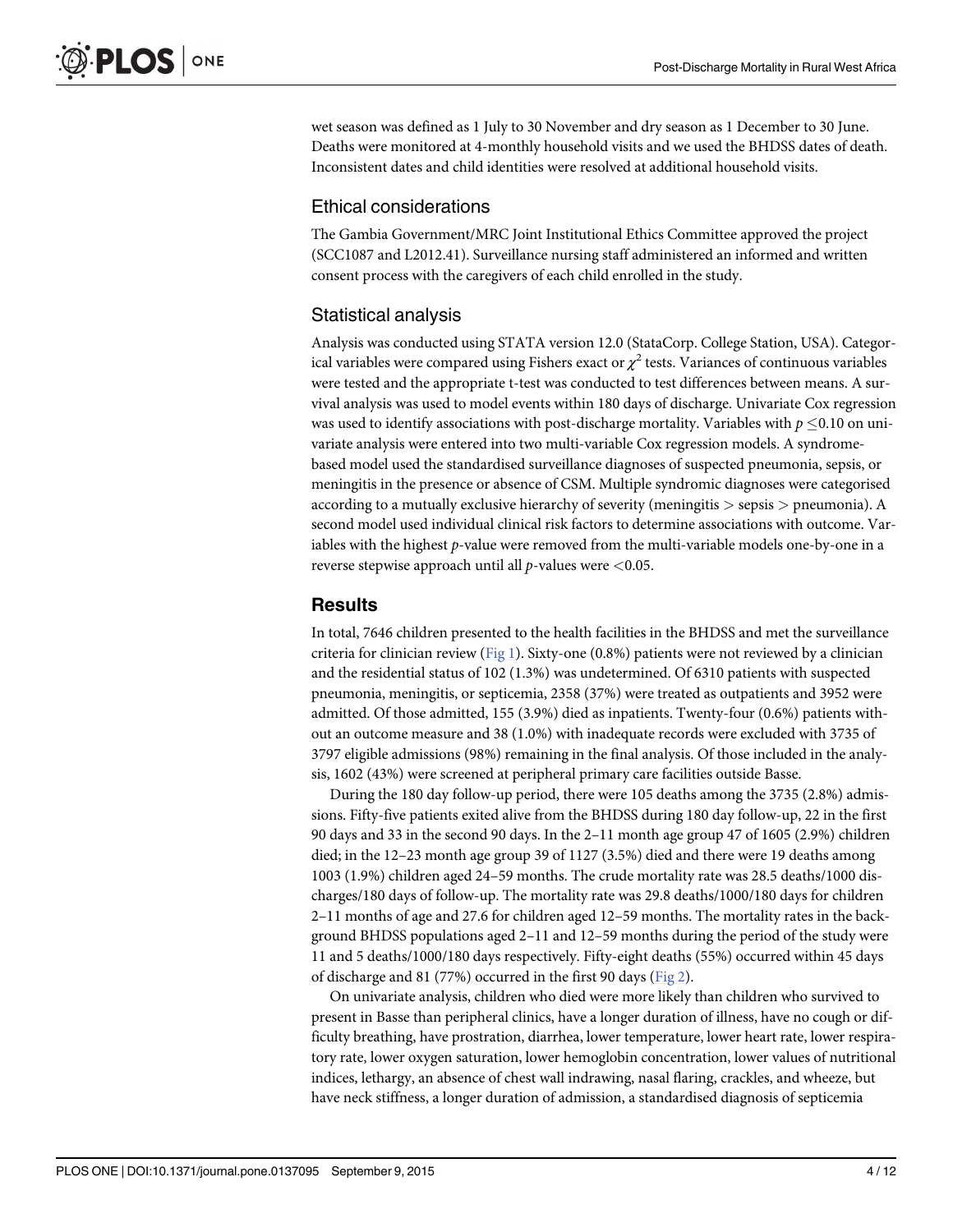<span id="page-4-0"></span>



[Fig 1. F](#page-3-0)low diagram showing the study profile of patient enrolment, inclusion and exclusion, and loss-to-follow-up. This flowchart shows the numbers of participants who were screened, met criteria for enrolment, discharged alive and included in analysis. <sup>a</sup>Basse Health and Demographic Surveillance System (Basse HDSS).

doi:10.1371/journal.pone.0137095.g001

rather than pneumonia, multiple clinical diagnoses, bacteremia, be transferred from Basse, be not recovering on discharge and be discharged against medical advice ([S3 Table](#page-9-0)).

The risk of death was reduced by 2% with each increasing month of age ([Table 1\)](#page-5-0). Clinically severe malnutrition was present in 52 of 105 (50%) children who died and 300 of 3630 (8.3%) who survived. The increased risk of death associated with CSM was greatest in the first 2 months after discharge but remained during months 2 to 6 of follow-up ([Fig 3](#page-6-0)).

The multivariable model using clinical syndrome on admission showed that children with suspected pneumonia without CSM had the lowest risk of post-discharge mortality [\(Table 1](#page-5-0)). This risk was increased approximately two fold in children with suspected meningitis or septicaemia without CSM. The risk of post-discharge mortality was increased substantially in children with CSM. Compared to children with the clinical syndrome of pneumonia without CSM, those with pneumonia and CSM had 8 times (95% CI 4 to 15) the risk of death, those with suspected sepsis and CSM had 18 times (95% CI 11 to 30) the risk of death and those with suspected meningitis and CSM had 14 times (95% CI 4 to 45) the risk of death.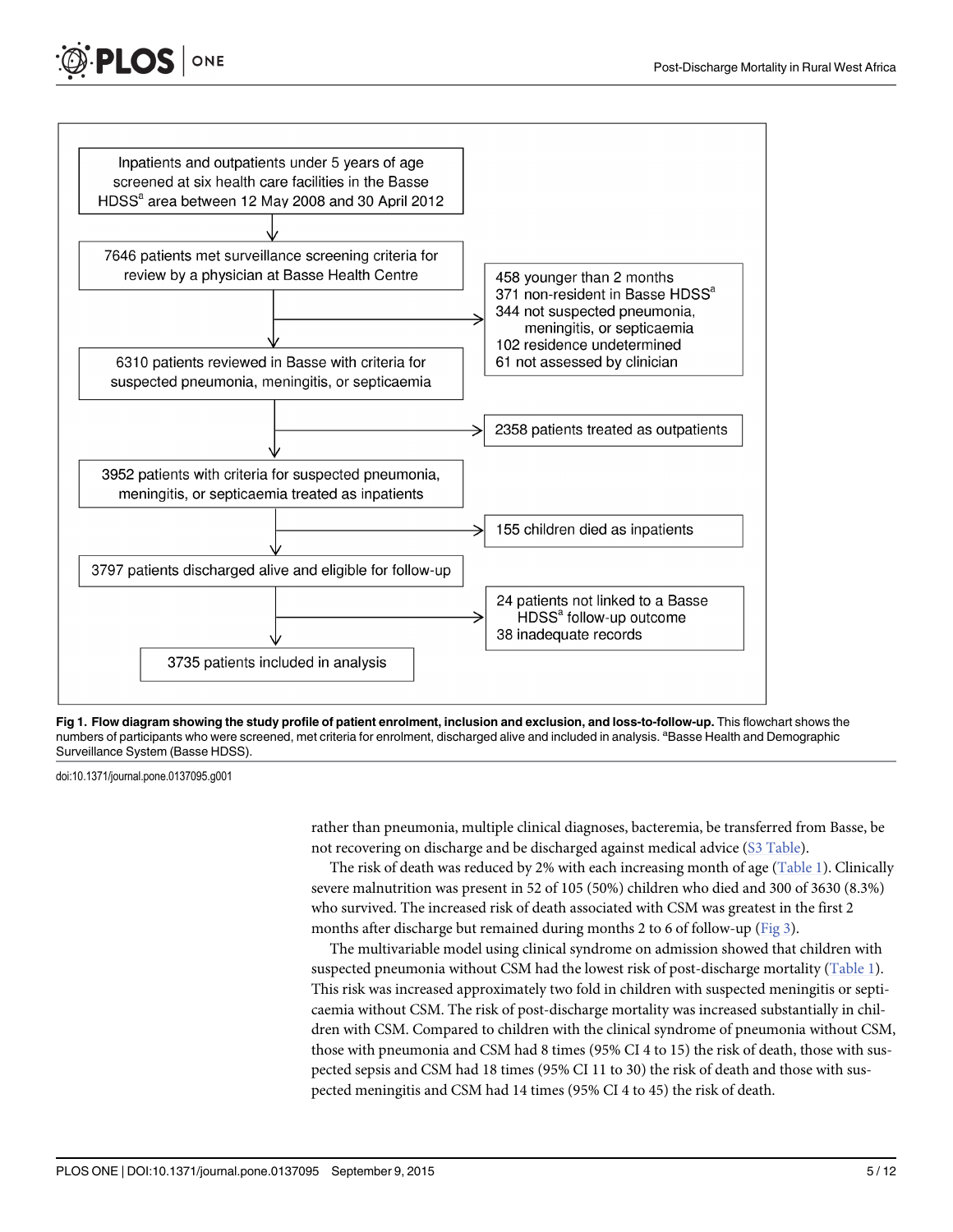<span id="page-5-0"></span>

[Fig 2. T](#page-3-0)emporal distribution of 105 deaths during 180 day follow-up after discharge from Basse Health Centre. Fifty-five patients exited alive from the Basse HDSS during 180 day follow-up.

doi:10.1371/journal.pone.0137095.g002

The multivariable model using demographic, clinical, and circumstantial factors showed that the risk of post-discharge mortality increased in a dose-dependent fashion with falling values of the MUAC on admission ([Table 2](#page-7-0)). Compared to children with MUAC >13.0 cm, the risk of death increased 7 times with MUAC 11.5–13.0 cm, 24 times with MUAC 10.5–11.4 cm, and 44 times with MUAC <10.5 cm. The other factors which were associated with death in the risk factor model were: discharge in the dry season (HR 2.0, 95% CI 1.2 to 3.3), neck stiffness (HR 10, 95% CI 3 to 35), non-medical discharge (HR 4.7, 95% CI 2 to 11), while the risk of death was 29% (42 to 13%) lower for one unit increase in degrees Celsius of axillary temperature, 4% (1 to 7%) lower for one percent increase in oxygen saturation, and 18% (9% to 27%) lower for one unit increase in hemoglobin concentration. Age was not associated with the risk of death in this model. Mid-upper arm circumference  $\leq$ 13.0 cm was present in 82 of 105 (78%) children who died and 1158 of 3630 (32%) children who survived. We repeated this model using categories of weight-for-height z-score instead of MUAC and found similar associations for the other risk factors but the magnitude of association with post-discharge

|  |  | Table 1. Multi-variable Cox regression model for the hazard of post-discharge mortality associated with different clinical syndromes. |  |
|--|--|---------------------------------------------------------------------------------------------------------------------------------------|--|
|  |  |                                                                                                                                       |  |

| <b>Risk factor</b>                                    | Survived or exited during 180 day follow-<br>$up(N = 3630)$ | Died during 180day follow-up<br>$(N = 105)$ | <b>Multivariate Coxhazard ratio</b><br>$(95% \, \text{Cl})$ | p-<br>value |
|-------------------------------------------------------|-------------------------------------------------------------|---------------------------------------------|-------------------------------------------------------------|-------------|
| Age in months $a$                                     | 18.0 (13.4)                                                 | 15.7(11.0)                                  | 0.98 (0.96 to 0.996)                                        | 0.02        |
| Sepsis with CSM <sup>b</sup>                          | 134 (3.7%)                                                  | 33(31.4%)                                   | 18.4 (11.3 to 30.0)                                         | < 0.001     |
| Meningitis with CSM <sup>b</sup>                      | $16(0.4\%)$                                                 | 3 $(2.9\%)^d$                               | 13.7 (4.2 to 44.7)                                          | < 0.001     |
| <b>Pneumonia with</b><br>$\mathsf{CSM}^\texttt{b}$    | 150 (4.1%)                                                  | 16 (15.2%)                                  | 8.1 (4.4 to 14.8)                                           | < 0.001     |
| <b>Meningitis without</b><br>$CSM^b$                  | 335(9.2%)                                                   | 9(8.6%)                                     | $2.6$ (1.2 to 5.5)                                          | 0.01        |
| Sepsis without CSM <sup>b</sup>                       | 468 (12.9%)                                                 | 12 (11.4%)                                  | $2.2$ (1.1 to 4.3)                                          | 0.02        |
| <b>Pneumonia without</b><br>$\mathsf{CSM}^\mathsf{b}$ | 2,527 (69.6%)                                               | 32 (30.5%)                                  | 1.00                                                        |             |

a Mean (Standard Deviation).

<sup>b</sup> (CSM) Clinically severe malnutrition defined as visible wasting of the buttocks, characteristic skin or hair changes, or bilateral pedal oedema.

doi:10.1371/journal.pone.0137095.t001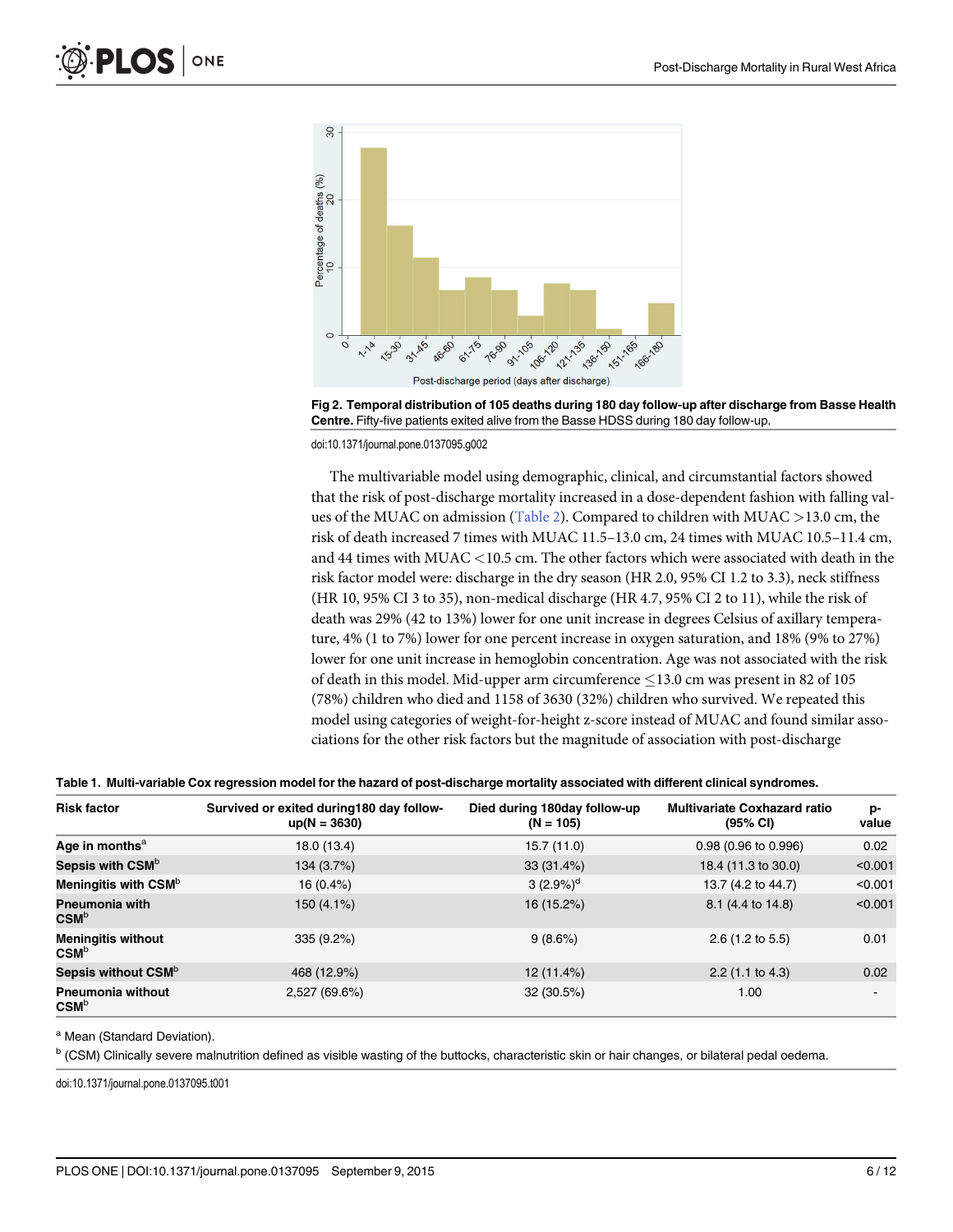<span id="page-6-0"></span>



60  $\mathbf 0$ 120 180 Days after discharge  $MUAC > 13.0cm$ MUAC 11.5-13.0cm MUAC 10.5-11.4cm  $MUAC < 10.5cm$ [Fig 3. K](#page-4-0)aplan-Meier survival estimates for 105 deaths during 180 day follow-up after discharge of

3735 children from Basse Health Centre, by categories of (A) clinically severe malnutrition and (B) mid-upper arm circumference. Clinically severe malnutrition was defined as the presence of visible wasting of the buttocks, characteristic skin or hair changes, or bilateral pedal oedema. Fifty-five patients exited alive from the Basse HDSS during 180 day follow-up. Numbers of events refer to the number of post-discharge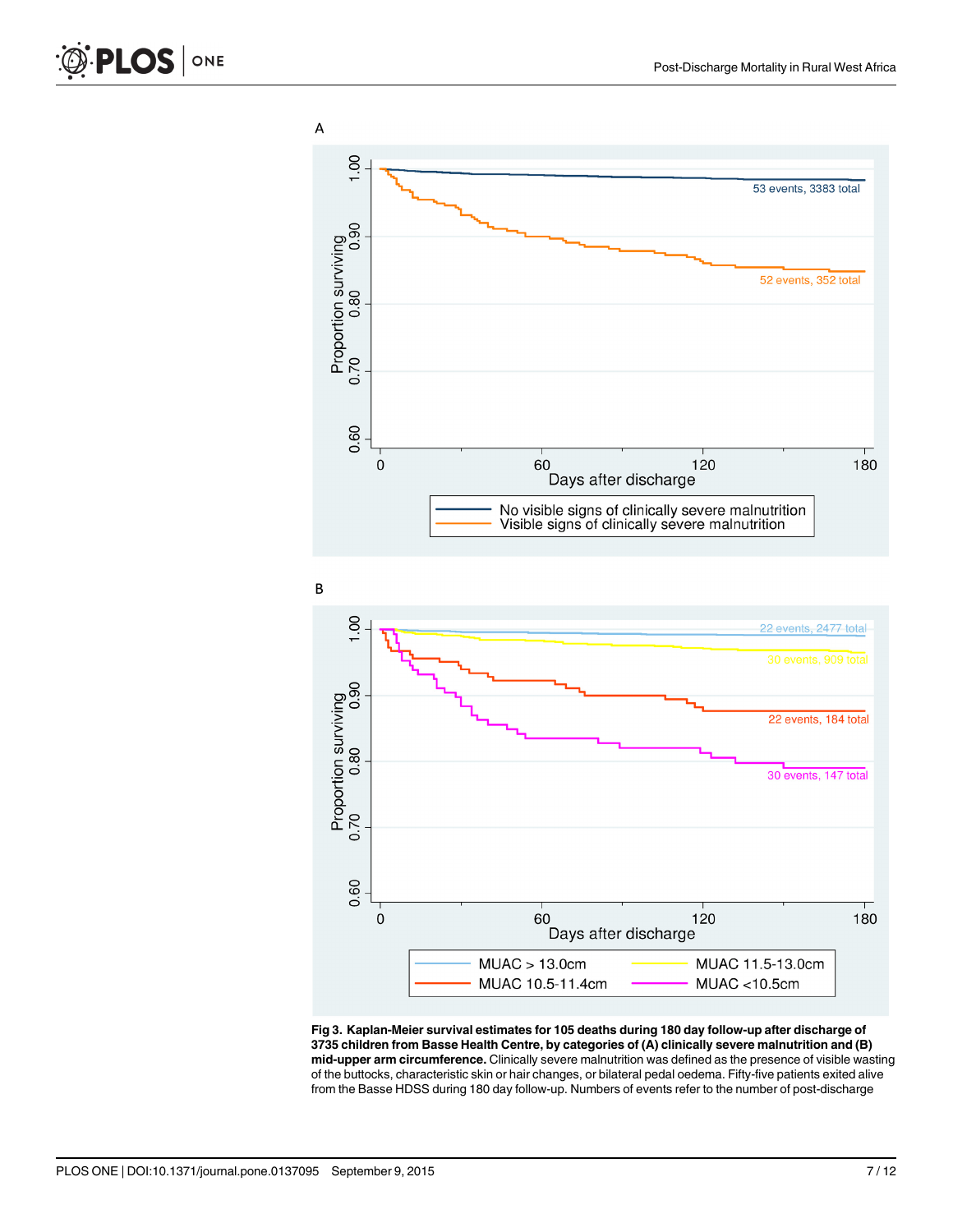<span id="page-7-0"></span>deaths in each category. Total numbers refer to numbers of children in each category at the beginning of follow-up. Abbreviations: MUAC, mid-upper arm circumference (measured in centimetres).

doi:10.1371/journal.pone.0137095.g003

mortality was less for z-scores (z-score  $<-3$ , HR 6.7, 95% CI 2.9 to 19.6; z-score  $\leq$  -2 and  $\geq$  -3, HR 2.7, 95% CI 1.3 to 5.8) than MUAC ([S4 Table\)](#page-10-0).

Considering the prognostic value of CSM compared to  $MUAC \le 13.0$  cm for post-discharge mortality, the specificity of the two indices was 92% versus 68%, while the sensitivity was 50% versus 78%. Exploring the utility of different measurements to define groups for potential interventions, categorisation of patients by MUAC  $\leq$  13.0 cm would include 33% of discharges and 77% of post-discharge deaths while MUAC <11.5 cm would include 9% of discharges and 50% of deaths. Categorising patients by CSM would include 9% of discharges and 50% of deaths while also including the clinical syndromes of meningitis and sepsis would include 31% of discharges and 70% of deaths. The number of patients that would be necessary to follow-up with a hypothetical 100% effective intervention in order to potentially prevent one death was 15 for MUAC  $\lt$ 13.0 cm, 6 for MUAC  $\lt$ 11.5 cm, 19 for weight-for-height z-score  $\lt$  -2, and 12 for weight-for-height z-score < -3.

#### **Discussion**

To our knowledge, this is the first study of post-discharge mortality in a primary and secondary care setting in a developing country. The proportions of children 2–59 months of age admitted to a rural health centre with suspected pneumonia, sepsis, or meningitis, who died as inpatients (3.9%) or during post-discharge (2.7%) follow-up were similar. Post-discharge mortality in rural Gambia was five times higher than the background community rate. The majority of deaths occurred within 90 days of discharge. Children with signs of CSM on admission had an over 10-fold increase in the risk of post-discharge mortality. Post-discharge mortality was

| Table 2. Multi-variable Cox regression model for the hazard of post-discharge mortality associated with clinical characteristics, anthropometry |  |  |
|-------------------------------------------------------------------------------------------------------------------------------------------------|--|--|
| using mid-upper arm circumference.                                                                                                              |  |  |

| <b>Risk factor</b>                             | Survived or exitedduring 180 dayfollow-<br>$up(N = 3630)$ | Died during 180day follow-<br>$up(N = 105)$ | <b>Multivariate Coxhazard ratio</b><br>(95% CI) | p-<br>value |
|------------------------------------------------|-----------------------------------------------------------|---------------------------------------------|-------------------------------------------------|-------------|
| Age in months <sup>a</sup>                     | 18.0 (13.4)                                               | 15.7(11.0)                                  | 1.00 (0.98 to 1.03)                             | 0.13        |
| Dry season <sup>b</sup>                        | 1889 (52%)                                                | 60 (57%)                                    | 1.96 (1.16 to 3.32)                             | 0.01        |
| <b>Neck stiffness</b>                          | 30(1%)                                                    | 5(5%)                                       | 10.4 (3.1 to 34.8)                              | < 0.001     |
| Non-medical discharge                          | 47 (1%)                                                   | 7(7%)                                       | 4.68 (2.01 to 10.85)                            | < 0.001     |
| Axillary temperature (°C) <sup>a</sup>         | 38.2(1.4)                                                 | 37.8(1.2)                                   | $0.71$ (0.58 to 0.87)                           | < 0.001     |
| Oxygen saturation $(\%)^a$                     | 94.6(4.7)                                                 | 92.5(8.0)                                   | $0.96$ (0.93 to 0.99)                           | 0.01        |
| <b>Haemoglobin concentration</b><br>$(g/dL)^a$ | 9.4(2.0)                                                  | 8.6(2.4)                                    | $0.82$ (0.73 to 0.91)                           | < 0.001     |
| Mid-upper arm<br>circumference                 |                                                           |                                             |                                                 |             |
| $>13.0 \text{ cm}$                             | 2,455 (68%)                                               | 22(21%)                                     | 1.00                                            |             |
| 11.5-13.0 cm                                   | 879 (24%)                                                 | 30(29%)                                     | 7.19 (3.04 to 17.01)                            | < 0.001     |
| $10.5 - 11.4$ cm                               | 162 (4%)                                                  | 22 (21%)                                    | 24.2 (9.4 to 61.9)                              | < 0.001     |
| $<$ 10.5 cm                                    | 117(3%)                                                   | 30(29%)                                     | 43.7 (17.7 to 108)                              | < 0.001     |

a Mean (Standard Deviation).

<sup>b</sup> Dry season (Dec-Jun). Note: Due to exclusion of participants with missing values 2013/3735 participants contributed to the final model.

doi:10.1371/journal.pone.0137095.t002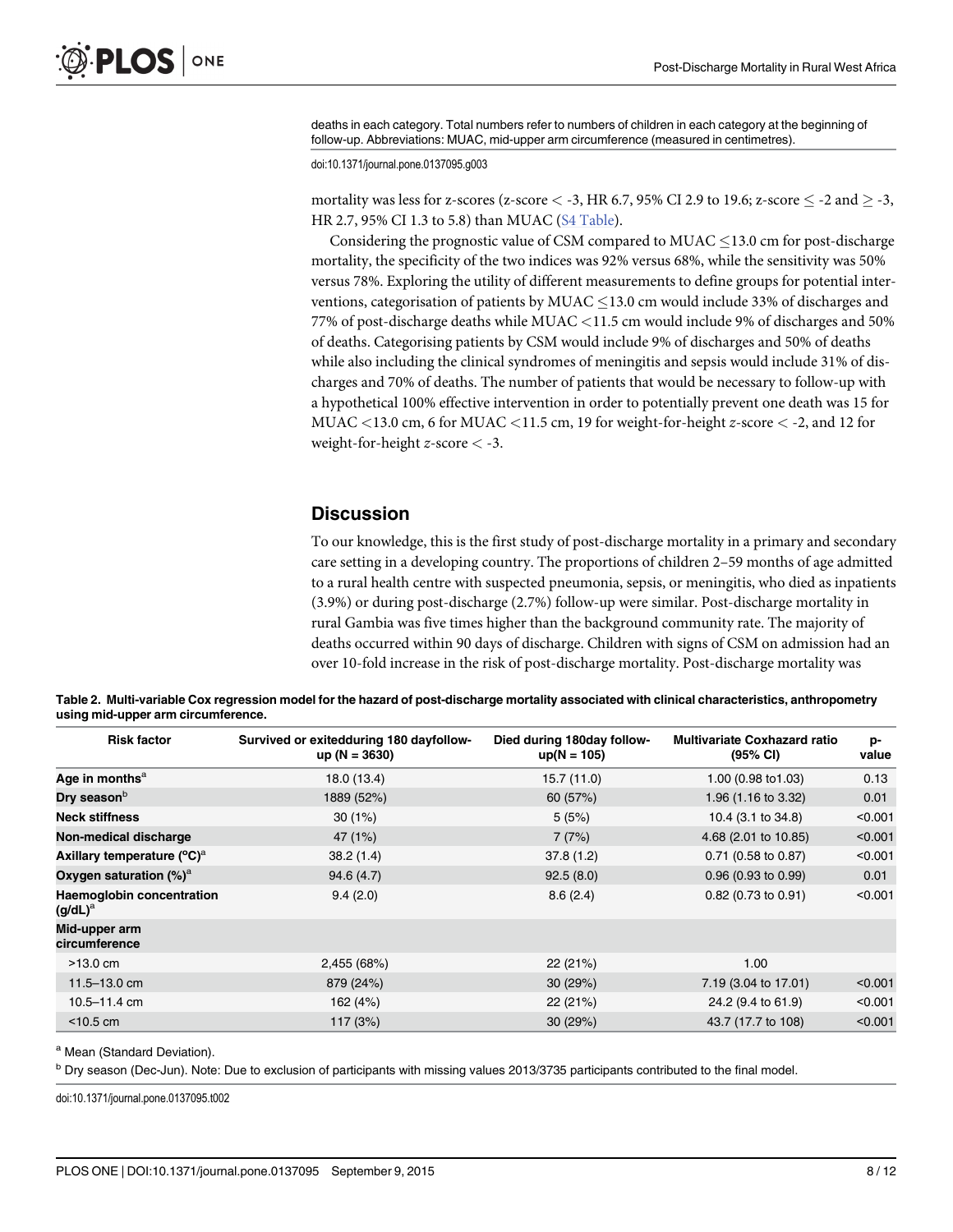<span id="page-8-0"></span>intimately related to increasing degrees of malnutrition as measured by MUAC, with a measurement of less than 10.5 cm associated with a 44-fold increase in the risk of mortality.

Our data align with previous studies of post-discharge mortality, demonstrating higher mortality than in background populations  $[9,10,12]$  $[9,10,12]$  $[9,10,12]$  and that mortality is highest soon after discharge [[9,](#page-10-0) [10,](#page-10-0) [12,](#page-11-0) [17,](#page-11-0) [18\]](#page-11-0). Variability in the absolute rate of post-discharge mortality between our study and others may relate to our setting of primary and secondary care as well as differences in health care seeking, quality of care and duration of follow-up; 2.8% of children died in rural Gambia (6 months follow-up), whereas during 12 months of follow-up 4.5% died in coastal Kenya  $[12]$  and 6.1% in Guinea Bissau  $[10]$  $[10]$ . The setting of our study in primary and secondary care provides data representative of most admissions to health facilities in sub-Saharan Africa [[19\]](#page-11-0), thus confirming that post-discharge mortality comprises a major component of child mortality, unrelated to admissions in hospitals and referral centres.

In our clinical syndrome model, suspected diagnoses of sepsis or meningitis were associated with increased mortality following discharge, but risk was almost an order of magnitude greater when CSM was also present. Our risk factor model found that children with MUAC <11.5 cm on admission, indicative of severe malnutrition, had an extremely high risk of post-discharge death; 25 times greater than children with a normal MUAC. Importantly, a MUAC of 11.5– 13.0 cm, indicative of moderate malnutrition, was also associated with a 7-fold increase in mortality. A number of studies have identified severe malnutrition as a risk factor for post-discharge mortality  $[9-12, 14, 15, 17, 18]$  $[9-12, 14, 15, 17, 18]$  $[9-12, 14, 15, 17, 18]$  $[9-12, 14, 15, 17, 18]$  $[9-12, 14, 15, 17, 18]$  $[9-12, 14, 15, 17, 18]$  $[9-12, 14, 15, 17, 18]$  $[9-12, 14, 15, 17, 18]$  $[9-12, 14, 15, 17, 18]$  $[9-12, 14, 15, 17, 18]$  $[9-12, 14, 15, 17, 18]$  $[9-12, 14, 15, 17, 18]$ . However, ours is the first reported study to identify an increased risk of mortality in relation to moderate malnutrition. Furthermore, we found that using MUAC as the anthropometric measure was more sensitive in categorising children at risk than weight-for-height z-scores. This is an important finding given the greater prevalence of moderate compared to severe malnutrition. The potential impact of an intervention would be greater if it included children with moderate as well as severe malnutrition.

The association between age and post-discharge mortality evident in our clinical syndrome model has also been shown by others  $[9-12]$  $[9-12]$  $[9-12]$ , with older children generally having better outcomes. In contrast, age was not associated with post-discharge mortality in our risk factor model. The lack of association with age was due to mortality being greater in the 12–23 month (3.5%) than the 2–11 month age group (2.9%) which reflects the greater prevalence of malnutrition (weight-for-height z-score  $\leq$  -2) in the older (38%, 411/1078) compared to younger (25%, 392/1564) age group. Although a study in Kenya found no relationship between postdischarge mortality and season  $[12]$ , post-discharge mortality in Gambia was greater in the dry season, possibly related to a greater prevalence of invasive pneumococcal infections and rotavirus infection at this time [\[20,](#page-11-0) [21\]](#page-11-0). A recent systematic review of mortality in relation to seasonality concluded that deaths are more associated with humid and rainy seasons [[22](#page-11-0)]. The reason for the apparent discrepancy between this review and our data may relate to differential risk for the major seasonal diseases in the specific post-discharge time period. Although assessed in previous research [\[12\]](#page-11-0), we showed an association between neck stiffness on admission and post-discharge mortality, indicating some post-discharge deaths may be due to recrudescence of meningitis, and an increased risk in children with a low admission temperature. Children unable to mount a strong febrile response may be malnourished, immunosuppressed or moribund. Our findings that post-discharge mortality was associated with anaemia and hypoxia have not been consistent in other studies  $[10-12, 15]$  $[10-12, 15]$  $[10-12, 15]$  $[10-12, 15]$  $[10-12, 15]$ . If a discharge was noted to be against medical advice then there was an increased risk of post-discharge mortality. Findings from other studies in this regard are mixed [[10](#page-10-0), [18](#page-11-0)].

Moisi and colleagues reported that focussing on one or more characteristics significantly associated with post-discharge mortality (including weight-for-age z-score) would target 33% of discharged patients, include 47% of post-discharge deaths, and that the number of patients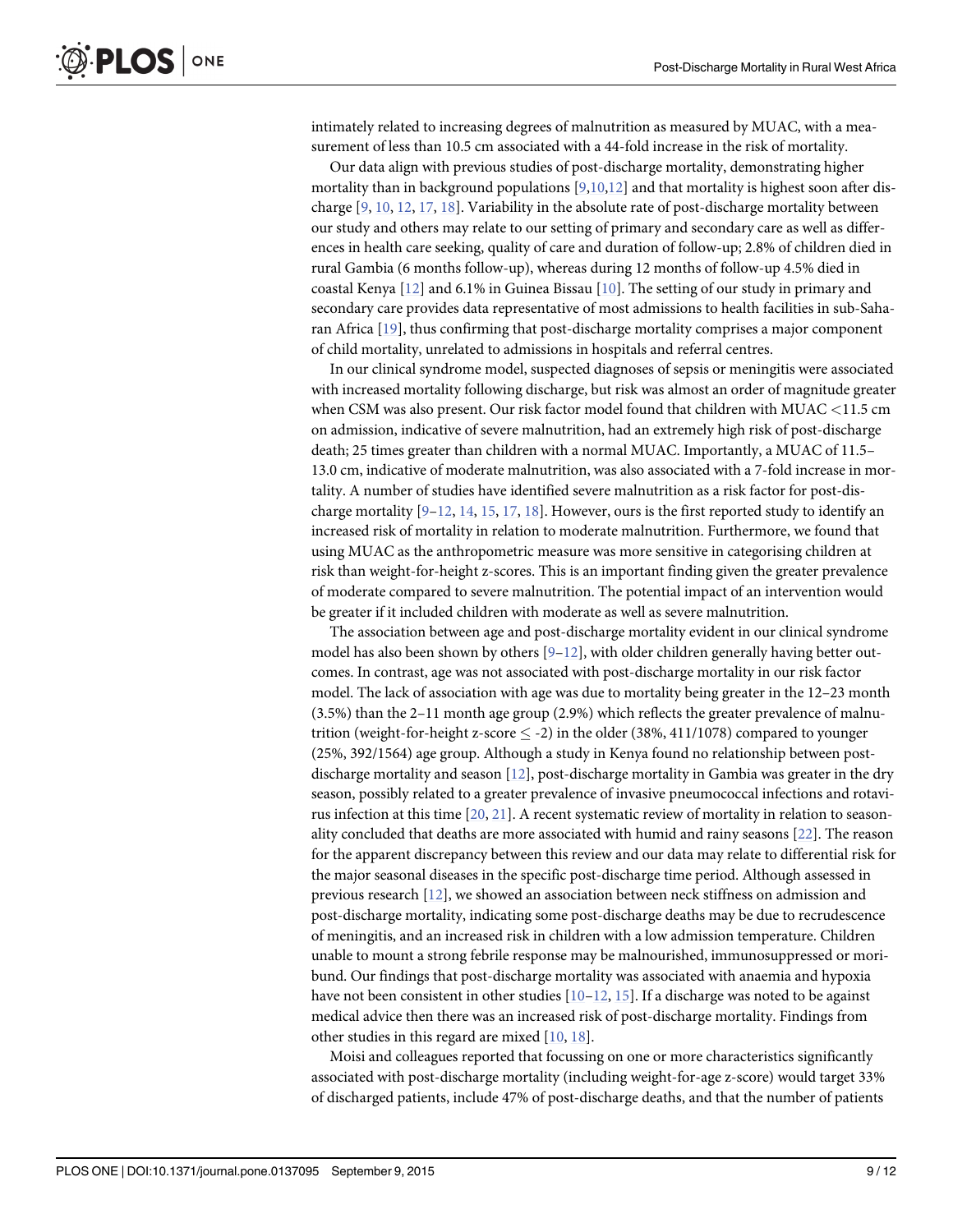<span id="page-9-0"></span>followed to identify one death would be 16 or less [[12\]](#page-11-0). Our findings are similar to those from Kenya but in our setting a more simple approach may identify a greater proportion of post-discharge deaths. Categorising patients only by MUAC <13.0 cm would target 33% of discharges and 77% of post-discharge deaths whereas using MUAC  $<$ 11.5 cm or CSM with or without clinical syndromes would target 9% to 31% of discharges identifying a maximum 70% of deaths. The use of MUAC is attractive as it is more simple to measure than height and weight and it is a well-accepted correlate of moderate  $(<13.0$  and  $\geq$ 11.5cm) and severe  $(<13.0$ cm) acute malnutrition [[23](#page-11-0), [24](#page-11-0)].

The strengths of our study are that all patients in the six facilities in the study area were screened for inclusion with clinical and follow-up information collected prospectively with little loss to follow-up. A limitation of our study is that we did not include the HIV status of patients. However, the low prevalence of HIV among antenatal women in Basse, around 1% [\[25](#page-11-0)], suggests that HIV will have had only a minor influence on post-discharge survival. The exclusion of participants from the model based on risk factors, primarily due to missing haemoglobin values among patients enrolled before 2011, may have under-estimated the association as measurements of haemoglobin would be biased towards lower values. Our study excluded around 22% of patients who were admitted in the BHDSS. Thus, even though we followed the majority of discharged patients our data do not provide information about children with simple diarrhoea and dehydration or those with malaria without neurologic complications (patients with malaria and neurologic complications were categorised as suspected meningitis).

Our study shows that post-discharge mortality is substantial in primary and secondary health care in West Africa. Children with CSM had poorer outcomes post-discharge, particularly if they had a more severe provisional diagnosis on admission. Furthermore, we have shown that moderate malnutrition is a significant risk factor for post-discharge death and that measurement of MUAC provides the most sensitive approach to detect high-risk children. This relatively neglected group of children deserves more attention. Preventive interventions should be tested and might include nutritional rehabilitation in the community, prophylactic chemotherapy, or improved systems for the follow-up of at risk children.

#### Supporting Information

[S1 Fig.](http://www.plosone.org/article/fetchSingleRepresentation.action?uri=info:doi/10.1371/journal.pone.0137095.s001) Map of Africa showing The Gambia in West Africa with the study area in the east of the country in Upper River Region. The Basse Health and Demographic Surveillance System (BHDSS) is highlighted in pink and Basse town is indicated. The URR is bisected into north and south banks by The Gambia River. (TIFF)

[S1 Panel](http://www.plosone.org/article/fetchSingleRepresentation.action?uri=info:doi/10.1371/journal.pone.0137095.s002). Guidelines for investigation of suspected pneumonia, meningitis, or septicaemia (DOCX)

[S1 Table](http://www.plosone.org/article/fetchSingleRepresentation.action?uri=info:doi/10.1371/journal.pone.0137095.s003). Criteria for clinician review for assessment of suspected pneumonia, meningitis, or septicaemia.

(DOCX)

[S2 Table](http://www.plosone.org/article/fetchSingleRepresentation.action?uri=info:doi/10.1371/journal.pone.0137095.s004). Clinical definitions for suspected pneumonia, meningitis, or septicaemia. (DOCX)

[S3 Table](http://www.plosone.org/article/fetchSingleRepresentation.action?uri=info:doi/10.1371/journal.pone.0137095.s005). Univariate Cox survival analysis of the hazard of post-discharge mortality association with demographic and clinical patient characteristics.  $a$  SD = standard deviation.  $b$ Numbers do not sum to the total number of participants due to missing values. <sup>c</sup> Complete PCV (pneumococcal conjugate vaccine) vaccination defined as receipt of three doses or if less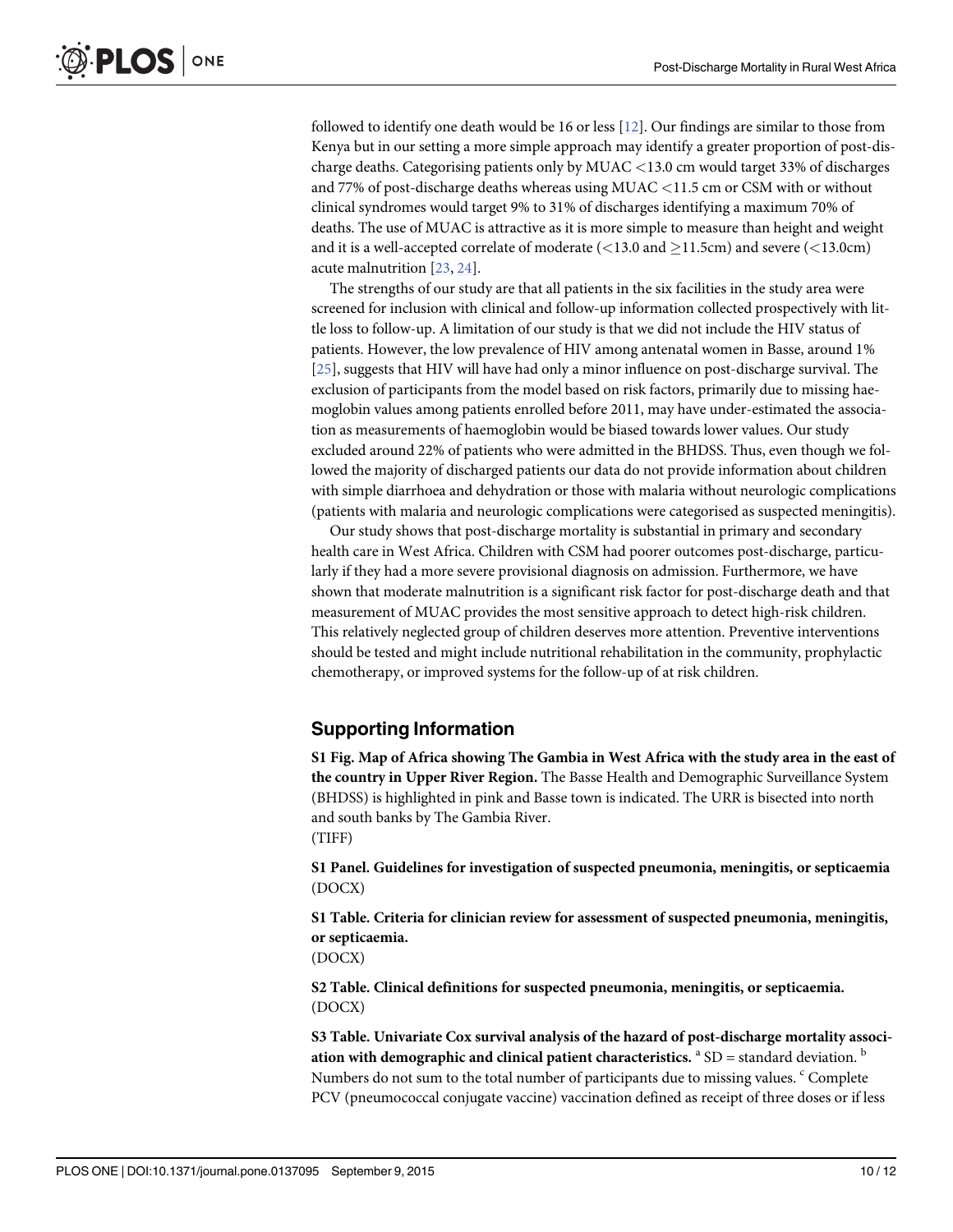<span id="page-10-0"></span>than three doses given doses given within 1 month of the scheduled age. <sup>d</sup> Days unwell is the reported length of illness at presentation. <sup>e</sup> Prostration defined as loss of the ability to sit, drink, or breastfeed.  $\hbox{^f}$  Numbers in square brackets refers to number of participants with valid information for the variable.

(DOCX)

[S4 Table](http://www.plosone.org/article/fetchSingleRepresentation.action?uri=info:doi/10.1371/journal.pone.0137095.s006). Multi-variable Cox regression model for the hazard of post-discharge mortality associated with clinical characteristics, anthropometry using weight-for-height. <sup>a</sup> Mean (Standard Deviation).  $<sup>b</sup>$  Dry season (Dec-Jun). Note: Due to exclusion of participants with</sup> missing values 1954 participants contributed to the model. (DOCX)

#### Acknowledgments

We thank all the residents of the BHDSS and the staff involved in the BHDSS and Pneumococcal Surveillance Project. We acknowledge the Basse Health Centre staff and the support provided by the Regional Health Team in Upper River Region.

#### Author Contributions

Conceived and designed the experiments: AVC PCH MJ GAM. Performed the experiments: MN MIH JCP. Analyzed the data: AVC JJ GAM MJ. Contributed reagents/materials/analysis tools: AVC MJ GAM. Wrote the paper: AVC PCH JJ MIH JCP MN MJ BG GAM. Collected and aggregated data: AVC JCP MN MIH.

#### **References**

- [1.](#page-1-0) Liu L, Johnson HL, Cousens S, Perin J, Scott S, Lawn JE, et al. Global, regional, and national causes of child mortality: an updated systematic analysis for 2010 with time trends since 2000. Lancet. 2012; 379 (9832): 2151–2161. doi: [10.1016/S0140-6736\(12\)60560-1](http://dx.doi.org/10.1016/S0140-6736(12)60560-1) PMID: [22579125](http://www.ncbi.nlm.nih.gov/pubmed/22579125)
- [2.](#page-1-0) Lozano R, Wang H, Foreman KJ, Rajaratnam JK, Naghavi M, Marcus JR, et al. Progress towards Millennium Development Goals 4 and 5 on maternal and child mortality: an updated systematic analysis. Lancet. 2011; 378(9797): 1139-1165. doi: [10.1016/S0140-6736\(11\)61337-8](http://dx.doi.org/10.1016/S0140-6736(11)61337-8) PMID: [21937100](http://www.ncbi.nlm.nih.gov/pubmed/21937100)
- [3.](#page-1-0) UNICEF. Accelerating progress on child survival since 2000. 2012. Available: [http://www.unicef.org/](http://www.unicef.org/videoaudio/PDFs/IGME_Child_Mortality_PR_.pdf) [videoaudio/PDFs/IGME\\_Child\\_Mortality\\_PR\\_.pdf](http://www.unicef.org/videoaudio/PDFs/IGME_Child_Mortality_PR_.pdf).
- [4.](#page-1-0) UNICEF. Committing to Child Survival: A Promise Renewed. Progress Report 2013. Available: [http://](http://www.unicef.org/publications/index_70354.html) [www.unicef.org/publications/index\\_70354.html](http://www.unicef.org/publications/index_70354.html).
- [5.](#page-1-0) Gove S. Integrated management of childhood illness by outpatient health workers: technical basis and overview. The WHO Working Group on Guidelines for Integrated Management of the Sick Child. Bull World Health Organ. 1997; 75 Suppl 1: 7–24. PMID: [9529714](http://www.ncbi.nlm.nih.gov/pubmed/9529714)
- [6.](#page-1-0) Chang RK, Rodriguez S, Lee M, Klitzner TS. Risk factors for deaths occurring within 30 days and 1 year after hospital discharge for cardiac surgery among pediatric patients. Am Heart J. 2006; 152(2): 386–393. PMID: [16875927](http://www.ncbi.nlm.nih.gov/pubmed/16875927)
- 7. Lally KP, Engle W. Postdischarge follow-up of infants with congenital diaphragmatic hernia. Pediatrics. 2008; 121(3): 627–632. doi: [10.1542/peds.2007-3282](http://dx.doi.org/10.1542/peds.2007-3282) PMID: [18310215](http://www.ncbi.nlm.nih.gov/pubmed/18310215)
- [8.](#page-1-0) Cooper S, Lyall H, Walters S, Tudor-Williams G, Habibi P, de Munter C, et al. Children with human immunodeficiency virus admitted to a paediatric intensive care unit in the United Kingdom over a 10- year period. Intensive Care Med. 2004; 30(1): 113-118. PMID: [14615842](http://www.ncbi.nlm.nih.gov/pubmed/14615842)
- [9.](#page-1-0) Roy SK, Chowdhury AK, Rahaman MM. Excess mortality among children discharged from hospital after treatment for diarrhoea in rural Bangladesh. Br Med J (Clin Res Ed). 1983; 287(6399): 1097– 1099.
- [10.](#page-1-0) Veirum JE, Sodeman M, Biai S, Hedegard K, Aaby P. Increased mortality in the year following discharge from a paediatric ward in Bissau, Guinea-Bissau. Acta Paediatr. 2007; 96(12): 1832–1838. PMID: [18001338](http://www.ncbi.nlm.nih.gov/pubmed/18001338)